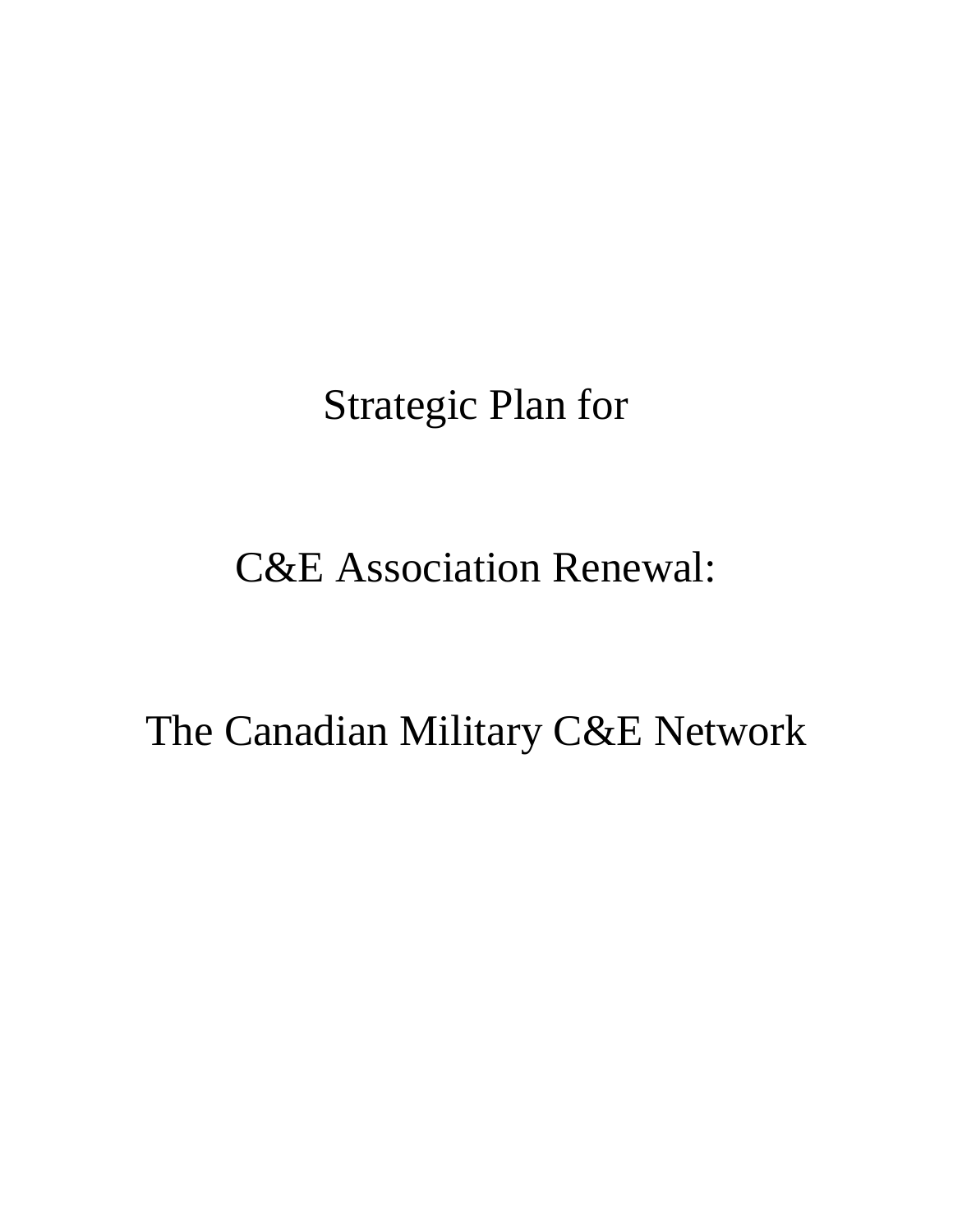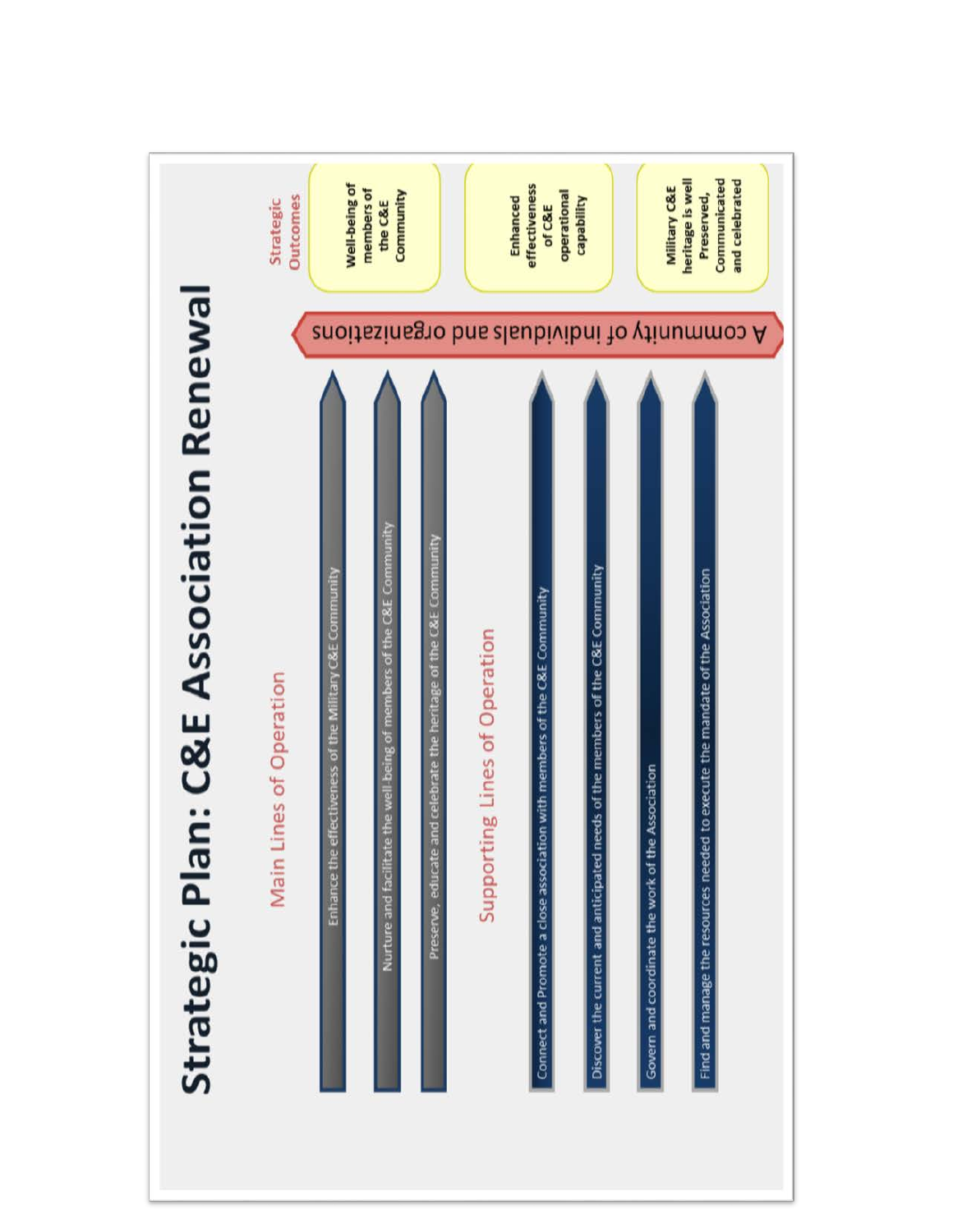# **INTRODUCTION**

#### OUR CURRENT SITUATION

The challenges in the planning and participation in the 110th Anniversary of C&E Branch, the visit of Princess Royal, the publication of Semaphore to Satellite and various historical and commemorative projects alerted the Branch leadership to the need for renewal in how we connect with and engage our extended C&E community (serving and retired).

Most importantly, it also became evident that we had no organization to support retired veteran members of the C&E community who were in distress because of military service. We have been nearly silent in groups dedicated to the support and nurturing not only of our veterans, but also of the evolution of the Canadian Forces. Our voice has not been heard, not because others are deaf, but because we have not spoken as a professional community, even on matters of direct concern to the C&E Branch and its future, such as cyber operations. Our C&E community has been absent at national commemorative events and we have no organization to coordinate programs to preserve, educate, and celebrate our military heritage.

Nonetheless, there is a desire within the C&E community to "associate" as demonstrated by the more than 15 associations or clubs organized on unit, regional or trade lines, with a variety of purposes and functions, but nearly always including socializing as a key objective.

The C&E Association exists as a federally-registered Not For Profit Corporation, but it has been inactive and unknown to most. In January 2015, the corporate documents were updated to satisfy Industry Canada requirements, pending its renewal as the C&E community organizational framework.

Following an initiative by the Branch Advisor for post-action to the 2013 visit of the Princess Royal , a group of retired senior officers came together to propose the creation of an organizational framework that would be a network to link our community together, building on but not conflicting with the existing associations. This organizational concept was seen as a network of networks that would link regions, units, trade groups, projects, and in general communities of interest. After a June 2014 briefing to the Branch Leader and interested serving and retired officers and NCMs; the concept of CMCEN (Canadian Military Communications and Electronics Network) was endorsed at the C&E community general briefing in October 2014. A key planning principle that was perceived as critical to success and sustainment was that the 'heavy lifting" would have to be carried by the 'retired members' of the C&E community.

## OUR COMMUNITY

When we first qualified to wear the hat badge of the C&E Branch or its predecessor organizations, we became members of a special community. The community is diverse. Our duties ranged from driving with packets of messages from one unit to another on the battlefield, to stringing cable, to operating and maintaining air defence radar sites, to maintaining communication systems and navaids, to signal intelligence work at sea and ashore, to running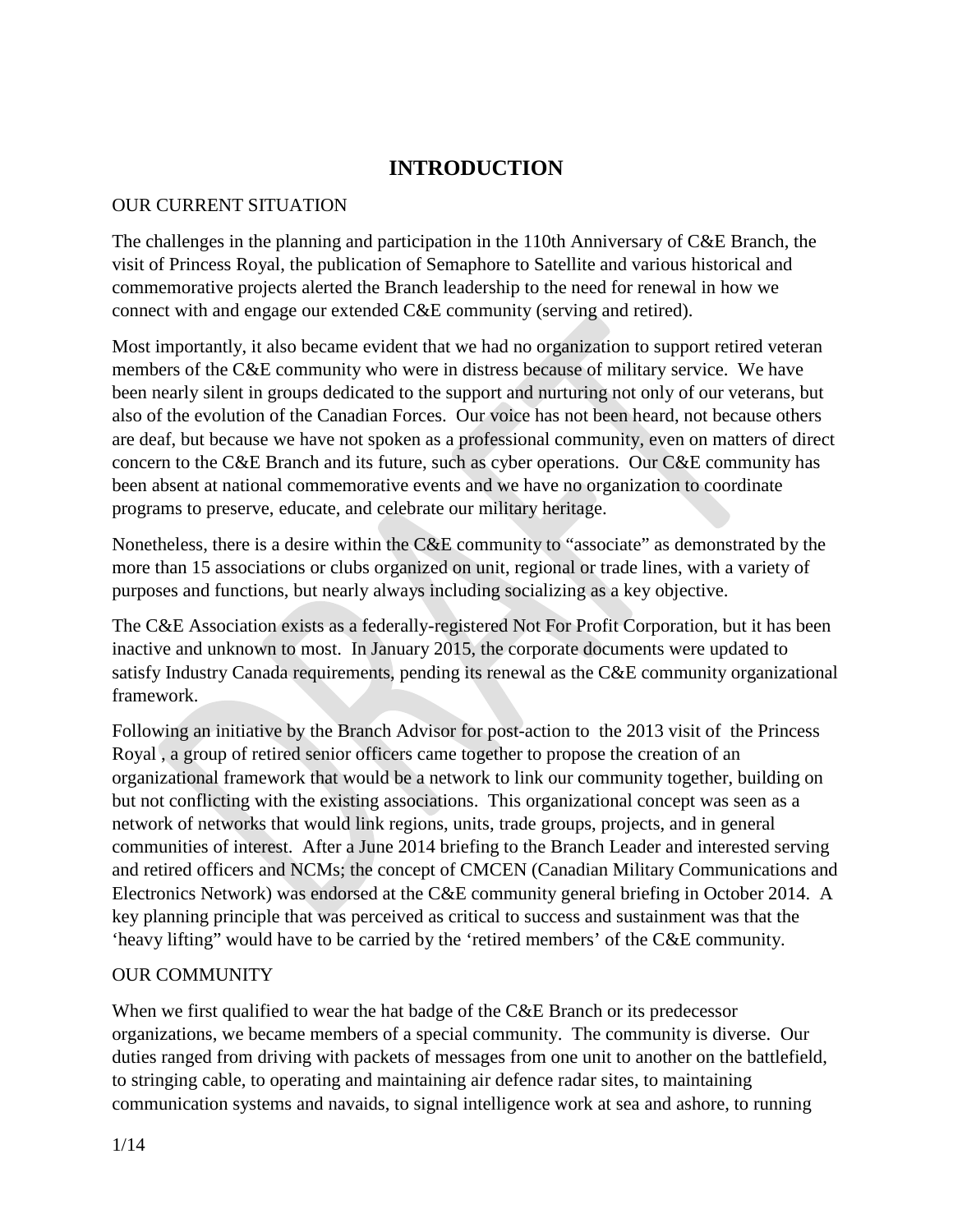computer networks, to procuring new communication and electronic systems for military use and plain old general staff work. We wear the uniforms of all three services. We are officers and non-commissioned members, Anglo and Franco, men and women, serving and retired. Our families come from all parts of the world—First Nations, Europe, Asia and elsewhere. Some of us are public servants or members of industry whose careers have caused us to work closely with Branch members. Others are the spouses or family of Branch members. We have widely varied interests. Moreover, we are spread all across our nation, in groups large and small.

We are all, however, united by our focus on information as a key tool for military decisionmaking. We acquire information, process it, distribute it, protect it, and more generally manage it. For some of us, information is both a weapon and a target. In all these cases, our professional lives revolve around it. It is in this that we have common cause.

Not only do we have a unifying theme in our duty, we have common culture. Springing from the cultures of the services to which we belong, our willingness to work tirelessly to find the key information, or to keep the circuit working, or restore the equipment to service, or to ensure our vital information is protected has been a hallmark of our community for over a century. We have demonstrated that we are determined, innovative, thoughtful, well-prepared and have a devotion to duty second to none. We value service and we want to look after one another. Despite this, we have difficulty finding volunteers willing and able to work on a variety of projects of value to the community. There are a large set of reasons why this is so; regardless of the reason, we must find a way to reinforce the part of our culture that has us react positively to requests for help from the community, and to make the engagement of a larger proportion of the community more common.

## OUR INTENTION

As we build a new organization to meet the current needs, we realize that we cannot foresee how our requirements will change in the future. We must therefore ask ourselves what the long-term purpose of this organization will be: why does it deserve a place in our world? What difference will it make? Here is our answer:

#### *Our purpose*

We are a community coming together to help to preserve, educate and celebrate our past; socialize and care for each other in the present; and prepare for our future, according to our individual and collective needs, supporting the operational effectiveness of the Canadian Armed Forces.

#### *Our Vision*

The C&E Association is a connected, professional and social community that comes together to support the Canadian Armed Forces, the C&E Branch and its serving and veteran members. It will be a learning organization that evolves to address the needs of the members of the C&E community as we strive to: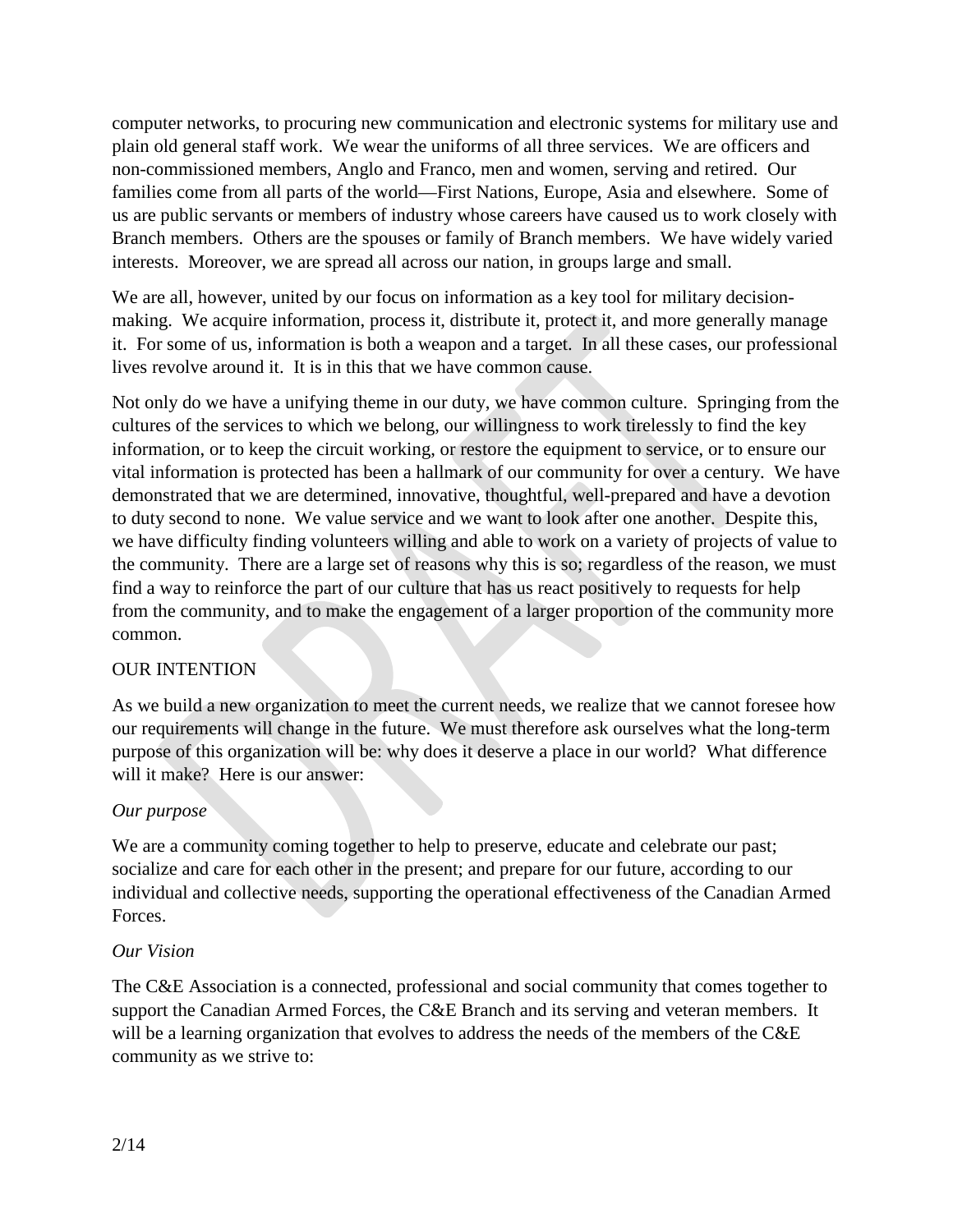- Contribute to the evolution of the C&E operational capability within the Canadian Armed Forces.
- Remember, understand, honour and learn from our heritage.
- Be with and to take care of each other every day.
- Prepare diligently and thoughtfully for the future of our C&E community.

The key to all of this is *bringing the community together*. With over 7,000 serving members and more than 50,000 retired members, we have the potential to reach each goal we set for ourselves. The challenge is connecting with and engaging the members of this large family in their areas of interest. To achieve this we must take advantage of every opportunity to communicate with as many of our members as possible. If we fail to do this, we will fail to achieve our goals.

## THE STRATEGIC FRAMEWORK

#### *The C&E Association and the Canadian Military Communications and Electronics Network*

In this document, the terms Canadian Military Communications and Electronics Network (CMCEN) and the C&E Association are both used. In creating a capability, such as we endeavour to do, we need, amongst other things, a concept and an organization. CMCEN is our operating concept. It consists of the idea that we need to use all the tools at our disposal, human and technological, to bring our community together with a view to allowing us to achieve our collective goals. It recognizes that within our Community there already exist formal and informal groups that meet the needs of their members, which should be brought together as a network of networks. CMCEN will be implemented through a renewal of the C&E Association, a known, existing federally-registered Not-For-Profit corporation that provides the ability to give our membership a voice in its decisions, provide the transparency we need for both our membership and our funding stakeholders, and the ability to set goals and measure results.

#### *Mission*

Our mission is to be an inclusive and effective professional and social network that:

- Connects individual members and groups of the extended C&E community;
- Contributes to the well-being of all past, present and future Military C&E communicators;
- Contributes to the enhancement of the effectiveness of the Military C&E operational capability within the Canadian Armed Forces; and
- Preserves, educates about and celebrates the Military C&E heritage.

In describing our Strategy, we will discuss first our Strategic Outcomes under the title of The Ends. Then, we will discuss the methods of achieving these goals in The Ways. Lastly, we will touch on the resources we need in The Means.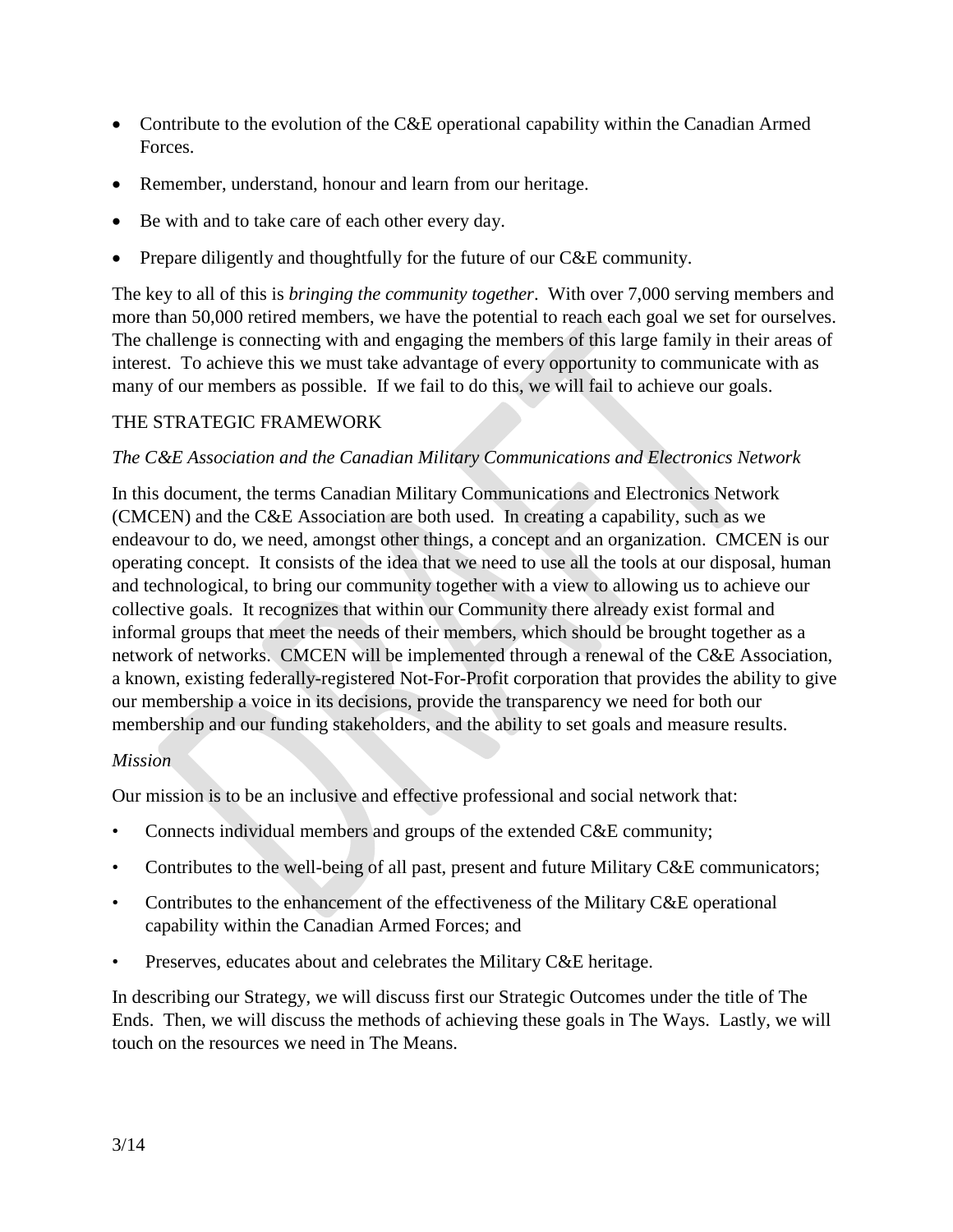# **THE ENDS**



## A COMMUNITY OF PEOPLE AND ORGANIZATIONS PARTICIPATING IN A COMMON ENTERPRISE AND WITH SHARED PURPOSE

This is the key enabling objective. This is the basis of the "network of networks" concept: a two-way communication channel that allows a series of dialogues amongst our members. It will allow us to anticipate needs as they arise; to develop our willing and able volunteers and connect them to the projects in need of their help; to allow better social exchange; to allow members in need to connect to others who can help them; to exchange professional thinking about the present and future of military operations and how the Branch ought to be developing—its concepts, its people, its systems—to meet these challenges.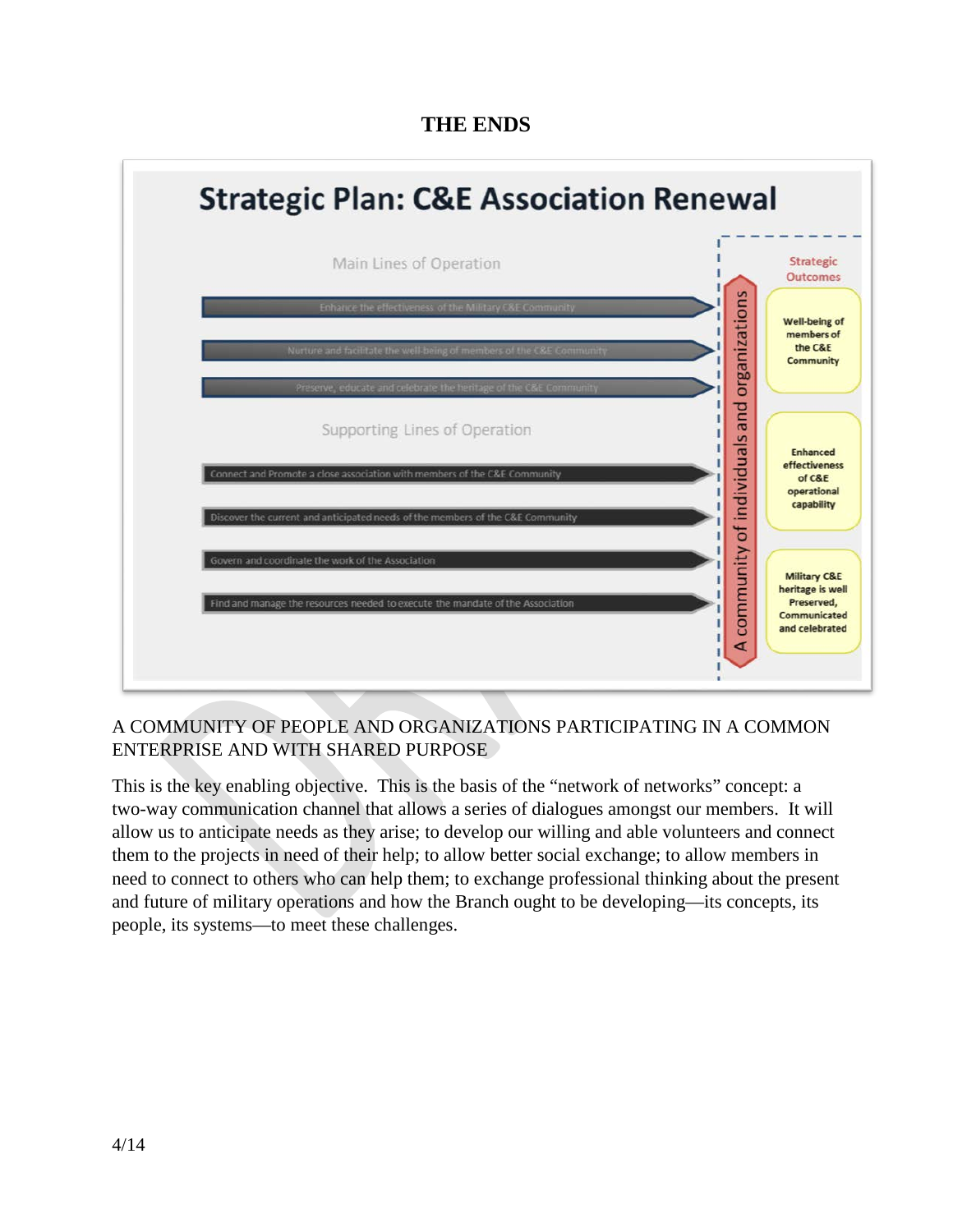## THE WELL-BEING OF PAST, PRESENT AND FUTURE MEMBERS OF THE C&E **COMMUNITY**

The members of the community have a variety of needs at different stages of their lives.

- Serving members have professional development needs, most of which are met by the leadership of the Canadian Armed Forces and others by individual initiatives. The rest of our community can assist in the nurturing and development of our serving members, using the collective experience of the retired members of the community as well as those still serving. In addition, when our members find themselves in a situation of distress, our family must be able to come together to assist.
- The military profession puts great strain on our physical and mental health and general wellbeing. Veterans may need help beyond most members of the general population because of illnesses or injuries sustained in military service. Our goal is to facilitate access to other organizations by ensuring that our members in need know where they can go for help, and by advocating on their behalf, both in general and, as needed, in specific cases.

## CONTRIBUTING TO THE ENHANCEMENT OF THE EFFECTIVENESS OF THE MILITARY C&E OPERATIONAL CAPABILITY IN THE CANADIAN ARMED FORCES

This is a responsibility primarily the purview of the leadership of the C&E Branch and Canadian Armed Forces. However we believe there are opportunities to contribute and assist by adding the voice of the community to the process; by encouraging professional dialogue across the community on evolving concepts and capability requirements; and by advocating for those proposals which, in the best judgement of the community, are in the best interests of the C&E Branch and the Canadian Armed Forces.

We will co-operate with other organisations that address Canada's strategic and national security interests, and to advise the Government of Canada, through the Minister of National Defence, on matters that involve military C&E policy and operations*.*

## PRESERVE, EDUCATE ABOUT AND CELEBRATE MILITARY C&E HERITAGE

Our history stretches back over a century and brings with it a set of traditions and a pride of service. Understanding where we are often requires an understanding of whence we came. Educating our members about the history of Military Communications and Electronics in Canada allows for this type of understanding. More importantly it commemorates the service and sacrifice of those who came before us, fostering a sense of belonging, esprit de corps and dedication to service. It also allows us to derive lessons from past operations. Moreover, educating all Canadians about the history of Military Communications and Electronics aids in fostering understanding and support for the current organization, whilst encouraging educated and responsible debate about military affairs.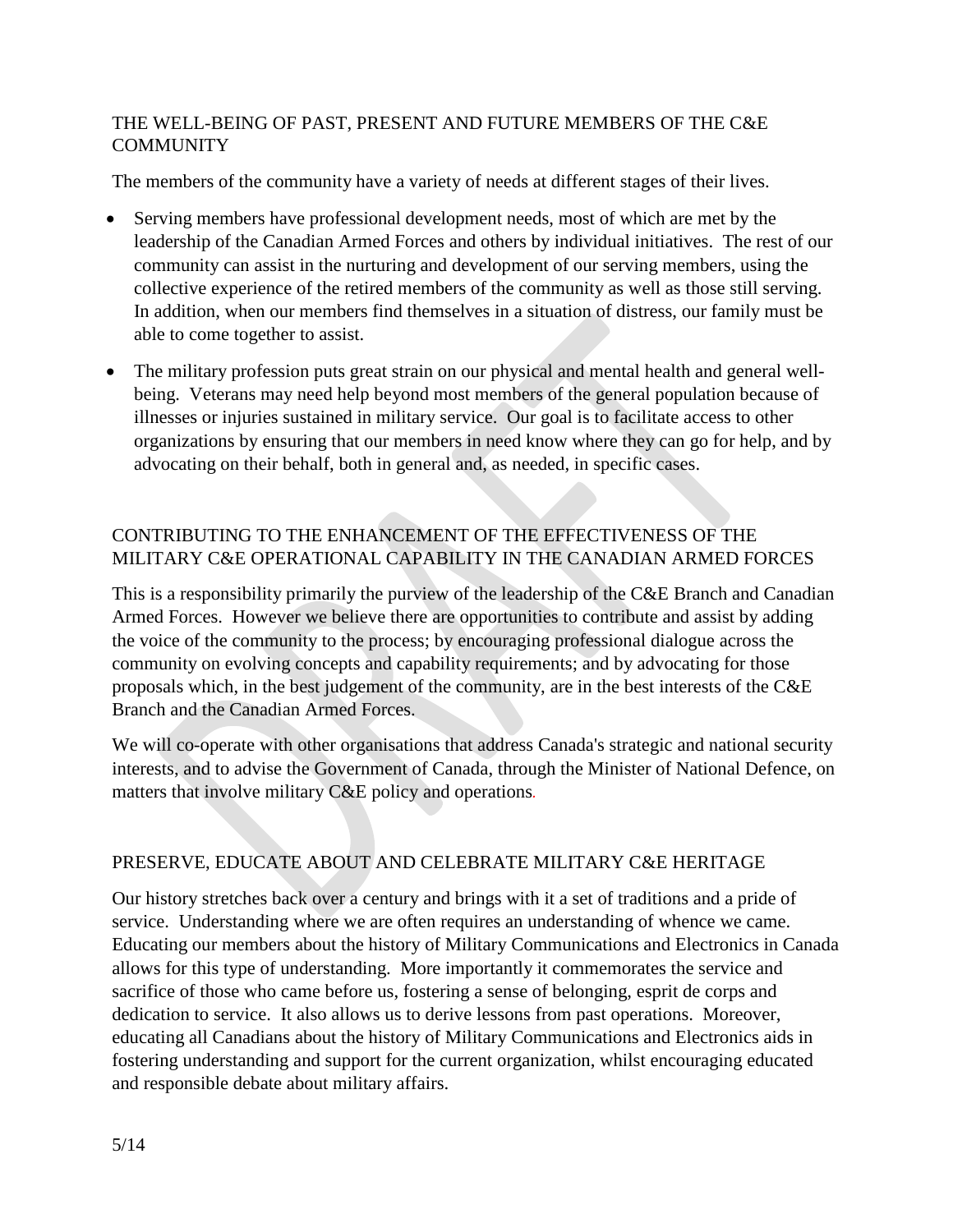



# THE GENERAL OUTLINE

Intent. We intend to create a network of networks, both human and technical, connecting the members of our community that will allow us to achieve the purpose of the renewed C&E Association.

Method. There are three major Lines of Operation: Enhance the effectiveness of Canada's military C&E capability; Nurture and facilitate the well-being of all C&E military community personnel including serving, retired, friends and their families; and Preserve, educate and celebrate the heritage and traditions of the C&E community. Supporting these Lines of Operation, and **designated as the main effort for this plan**, we will connect and promote a close association between members of the extended C&E Community. We will also create an effective governance capability to manage these efforts, a resource management capability to sustain them, and a capability to promote our work as a community to our members and to outside audiences. We will make a concerted effort to understand the needs of our members, and to anticipate new needs. We will ensure that existing groups consisting of members of our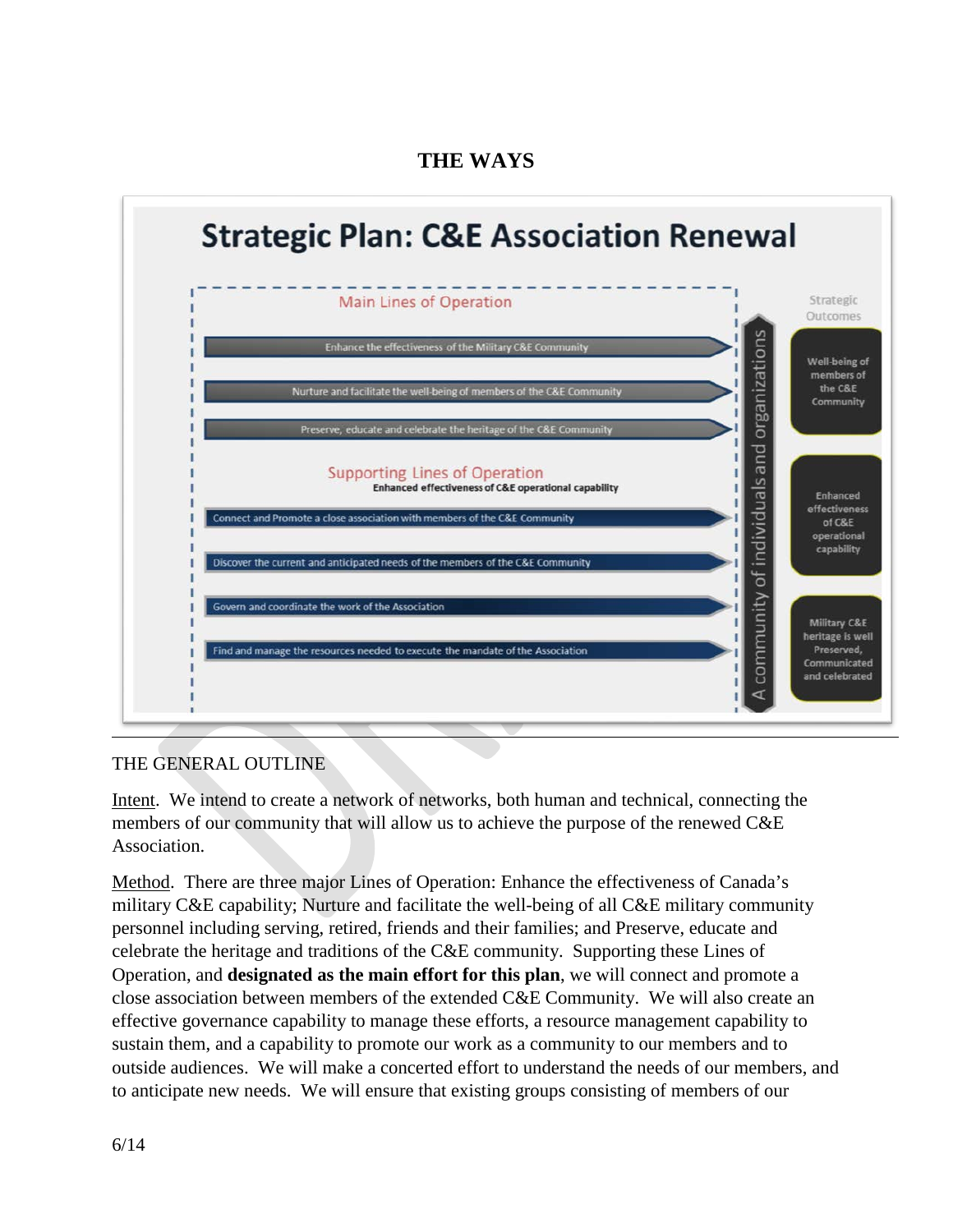community have a voice in the operation of the Association and are welcome to participate in its efforts. We will require the generous help of volunteer members and will take advantage, to the extent practicable, the assistance of existing formal and informal organizations in the community to find and develop them. We also understand that we may require permanent staff or contracted resources to maintain key services. Much concurrent activity to deliver on the promise of CMCEN to the members of the community is already underway. We expect all the work, to include the legal aspects, will be complete to allow for final approval by the membership of the renewed C&E Association at its Annual General Meeting in October 2016 to evolve to the CMCEN operational concept.

Limitations. In adopting this course of action, we have adhered to a number of key limitations to our freedom of action:

- The Association must work collaboratively with its stakeholder groups, including the Military C&E Museum Foundation.
- The Association must not place the serving members of the Branch in conflict with existing Canadian Armed Forces directives, policies or advice to Government.
- The Association must not be, nor perceived to be, in competition with stakeholder groups in the C&E community.
- The Association will continue to be a federally-registered Not For Profit Corporation.

## THE MAIN LINES OF OPERATION

## Contribute to the enhancement of the effectiveness of Canada's Military C&E Capability

## *Tasks*

- Promote research and informed public debate on national security and defence issues, particularly in evolving Branch-related areas such as cyber operations.
- Provide a forum to develop and represent C&E community positions on national security, particularly in Branch-related areas and the general efficiency and wellbeing of the Canadian Forces
- Promote the continuous evolution of C&E operational capabilities by encouraging professional thought and debate on Force Development issues and offering comments to the serving structure in the CAF.
- Make recommendations to the Government of Canada through the Minister of National Defence, various Parliamentary Committees and other appropriate channels, particularly in areas related to C&E operational capability.
- Assist in the establishment of professional development events.
- Participate in appropriate organizations, including the Conference of Defence Associations.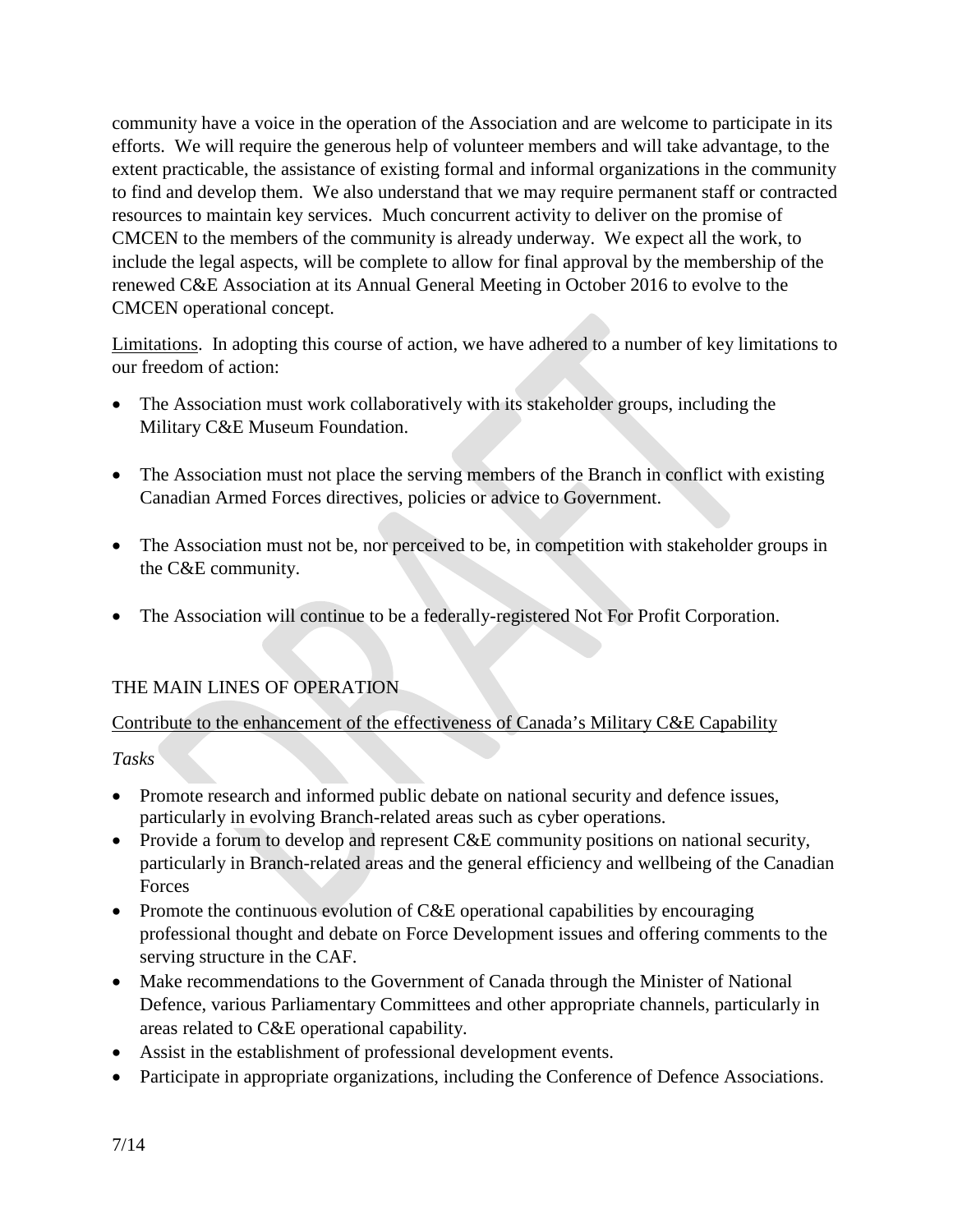Nurture and facilitate the well-being of members of the C&E Community, including serving, retired, friends and their family

## *Tasks*

- Identify, consolidate and publish links to various programs and services related to veterans and those transitioning from military to civilian life.
- Participate in veterans' support and advocacy groups.
- Identify and promote communities of interest that may have relevance to specific members within the C&E Community.
- Formally establish member support programs, including an emergency assistance program and a bursary program.
- Develop a volunteer mentorship program, including for transition post-retirement.
- Develop an outreach program that:
	- o Acknowledges the wide range of our members' contribution to the C&E Community.
	- o Allows the wider C&E Community input and advice to the Honourary appointment selection process.
	- o Implements Association-funded support for the initial issue of C&E Branch accoutrements to new members of the Branch on qualification.
- Co-ordinate and support where appropriate, the activities of member organizations and associations (e.g. associations and trade groups in matters of common interest affecting all elements of the C&E community).
- Assist in the establishment of Branch-wide gatherings related to achievement of our mission

## Preserve, promote, educate and celebrate the Heritage of the C&E Community

## *Tasks*

- Provide guidance to the Commanding Officer of the Military C&E Museum.
- Develop programs to document and preserve C&E history.
- Develop an educational outreach program for both internal (C&E Community) and external (general public, schools, institutions of higher learning) audiences.
- Commemorative planning, including maintaining liaison with appropriate offices and organizations to allow early notification and participation in programs aimed at commemorating our shared history.
- Support the mission of the Military C&E Museum Foundation.

## THE SUPPORTING LINES OF OPERATION

## Govern and coordinate the work of the Association

## *Tasks*

• Complete the design of the new Association governance structure, which will include: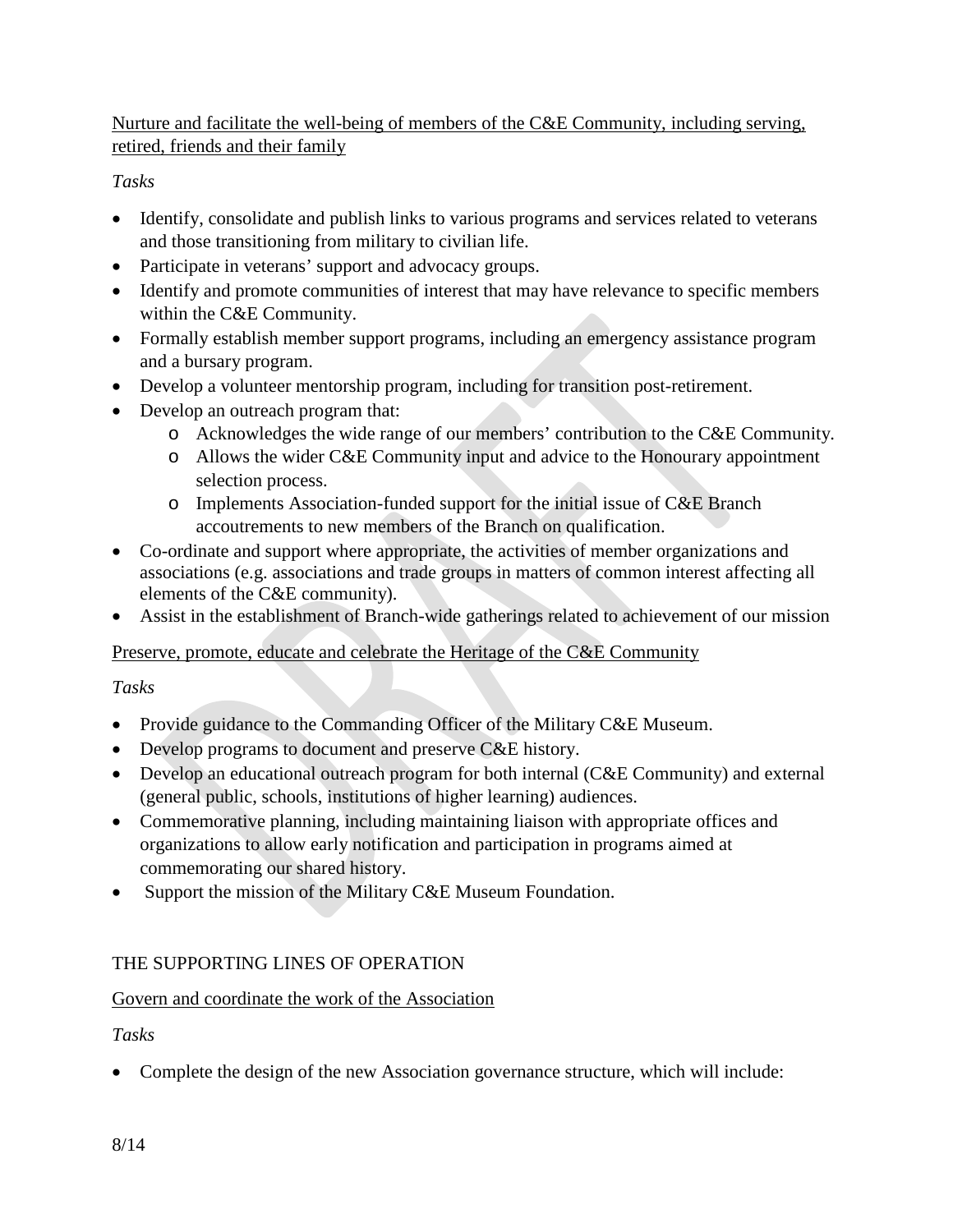- o A Board of Directors, elected by the membership, that will be responsible for activities undertaken by the Association.
- o An advisory council (i.e. Senate), that will
	- Advise the Board on issues at the request of the Board.
	- Advise the Board on issues brought to it by members or by stakeholder C&Erelated organizations.
	- Advise the Board on issues on its own initiative, and
	- Do so while ensuring that serving members are not placed in a conflict of interest, in particular regarding issues of advocacy.
- o An executive reporting to the Board.
- Establish a capability to evaluate the Association's performance against the needs of the membership, both current and anticipated, and to apply changes to Association plans and programs the better to meet those needs.
- Revise the Association's Articles of Incorporation to reflect the CMCEN concept of operations and governance concept.
- Revise the Association's Bylaws to reflect the CMCEN concept of operations and governance concept.
- Draft the Implementation Plan for the new governance concept and structure for the Association.

# Connect and promote a close association with all members of the extended C&E Community

*Tasks*

- Develop and implement a Communications and Engagement Strategy, to include existing communications networks, newsletters and websites.
- Identify the members of the C&E Community, including organizational groups.
- Network and engage members of the C&E Community with a view to the delivery of CMCEN/Association products and services.
- Establish and maintain configuration control over the "look and feel" of the on-line tools used by the Association, including www.cmcen.ca.
- Establish an information management policy for all Association information holdings, including a governance policy for content placed on line.
- Establish a management plan for the configuration, performance, fault and security management of the on-line information tools used by the Association, including www.cmcen.ca.
- Conduct market research and marketing campaigns in support of the main Lines of Operation or for other Association purposes, as needed.
- Establish a training and development program for members engaged in projects with a need to post information on the on-line tools used by the Association.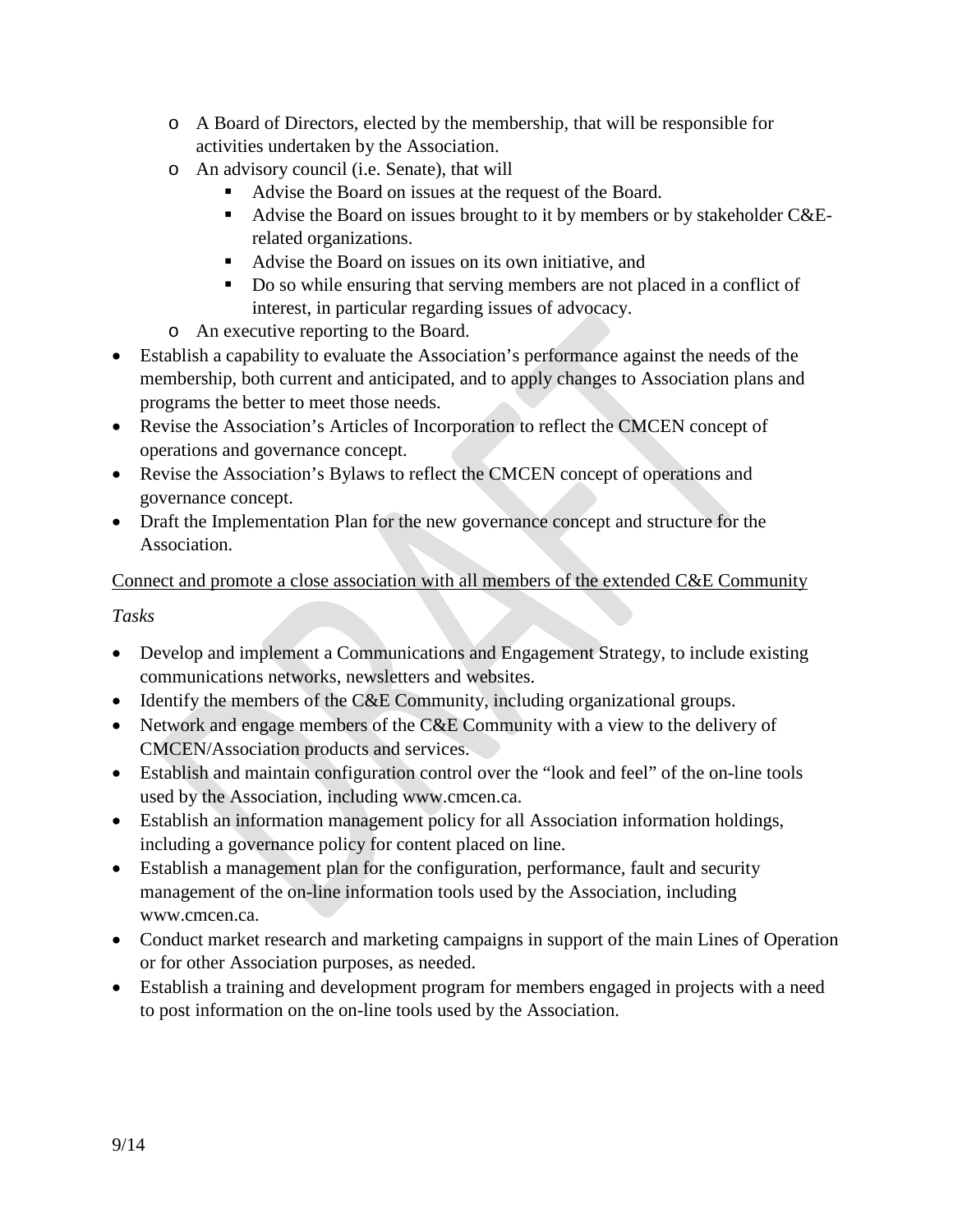## Discover the current and anticipated needs of the members of the C&E Community

## *Tasks*

- Identify the needs and interests of members of the C&E Community, including organizational groups.
- Coordinate the use of surveys and other tools by teams executing any other Line of Operation.

## Find and manage the people and financial resources needed to execute the mandate of the Association

## *Tasks*

- Complete the draft Financial Management Strategy, in consultation with the Board of Directors of the Military C&E Museum Foundation, to include:
	- o Identifying the source of funds, to include funds for those requirements that may be outside of the purpose of the C&E Museum Foundation.
	- o Fundraising principles.
	- o Planning and negotiation.
	- o Project approval processes.
	- o Monitoring and reporting on the use of funds to the Association Board of Directors and, as appropriate, to the Military C&E Museum Foundation Board or other funding entities.
- Create a common procedure to recruit volunteers for projects initiated in support of any of the Main or Supporting Lines of Operation.
- Create a process for the training and development of volunteers, as appropriate.
- Identify volunteer needs, including recognition.
- Anticipate the needs for volunteers to ensure that activities are sustainable from a personnel point of view throughout their lifetime.

## IMPLEMENTING THE PLAN

## Timings

Implementation plans, including the "steady-state" descriptions for each capability described in this Strategic Plan will be ready for the C&E Association Annual General Meeting in October 2015, where they will be proposed for approval in principle.

All plans will be implemented and the changes in Articles of Incorporation and Bylaws will be ready for final approval at the Annual General Meeting in October 2016.

## Legal and Organizational Aspects

The Governance Project Team will be responsible for the drafting of any documentation required to be approved by the membership or by Industry Canada.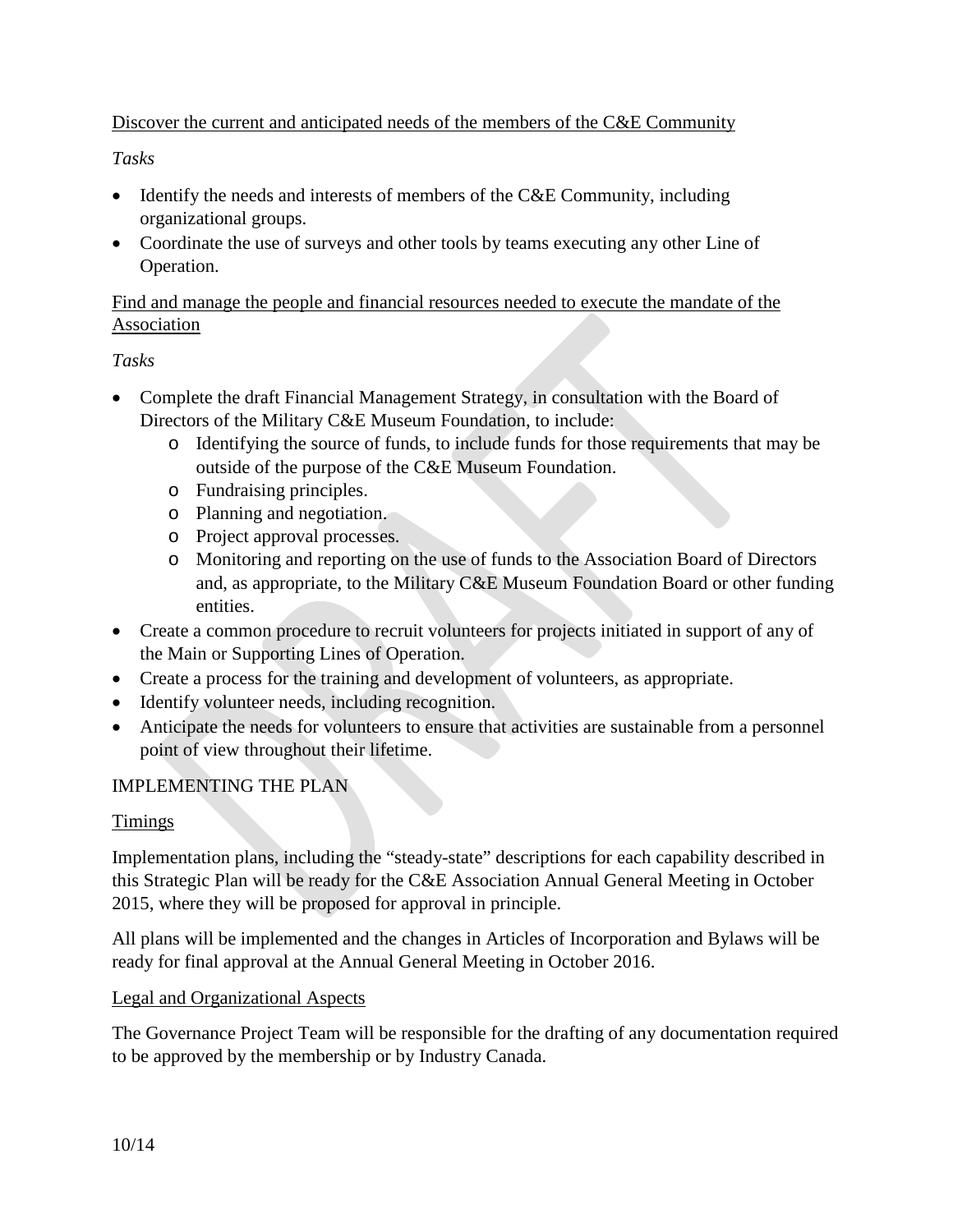#### Concurrent Activity

Work on the three Main Lines of Operation can proceed independently of the organizational status of the Association. Such concurrent activity will allow lessons learned to be assessed and incorporated into proposals to the membership, and permit the delivery of products and services to the membership at an early stage.

All three Main Lines of Operation are dependent on the successful implementation of the cmcen.ca project envisaged in the Supporting Line of Operation "Connect and promote a close association with all members of the extended C&E Community." The Project Teams for these Lines of Operation must, conversely, be prepared to use these on-line tools as soon as feasible.

## Building our Network

The C&E Association will make full use of multiple forms of media as considered to be the most effective to connect with our members, including existing newsletters, websites, blogs and linked groups. The [www.comcen.ca](http://www.comcen.ca/) Project Team will continue to build the C&E Association on-line capability. Since this is the key to success for all the Main Lines of Operation, its development and management is a key issue. It must be managed at the highest professional standard, with low tolerance for fault, performance or security issues. We can expect that as the on-line presence of Canada's Military community responsible for the performance and security of military and DND information systems, it will be a target for attacks from a wide variety of elements.

Sustainability is also an issue. Not only must the hardware and software be kept up to date, but also the staff assigned to manage the system must be kept at an adequate level to ensure we have enough of the people with the right skill available to maintain the standards of performance we require.

## Using our Network

Having an on-line presence is not sufficient. It is necessary that the right information is available to the Community, that the design of the site makes its use easy and secure, and that the Project Teams involved keep the information fresh. This means, among other things, that we need trained people in the Project Teams who can perform this task.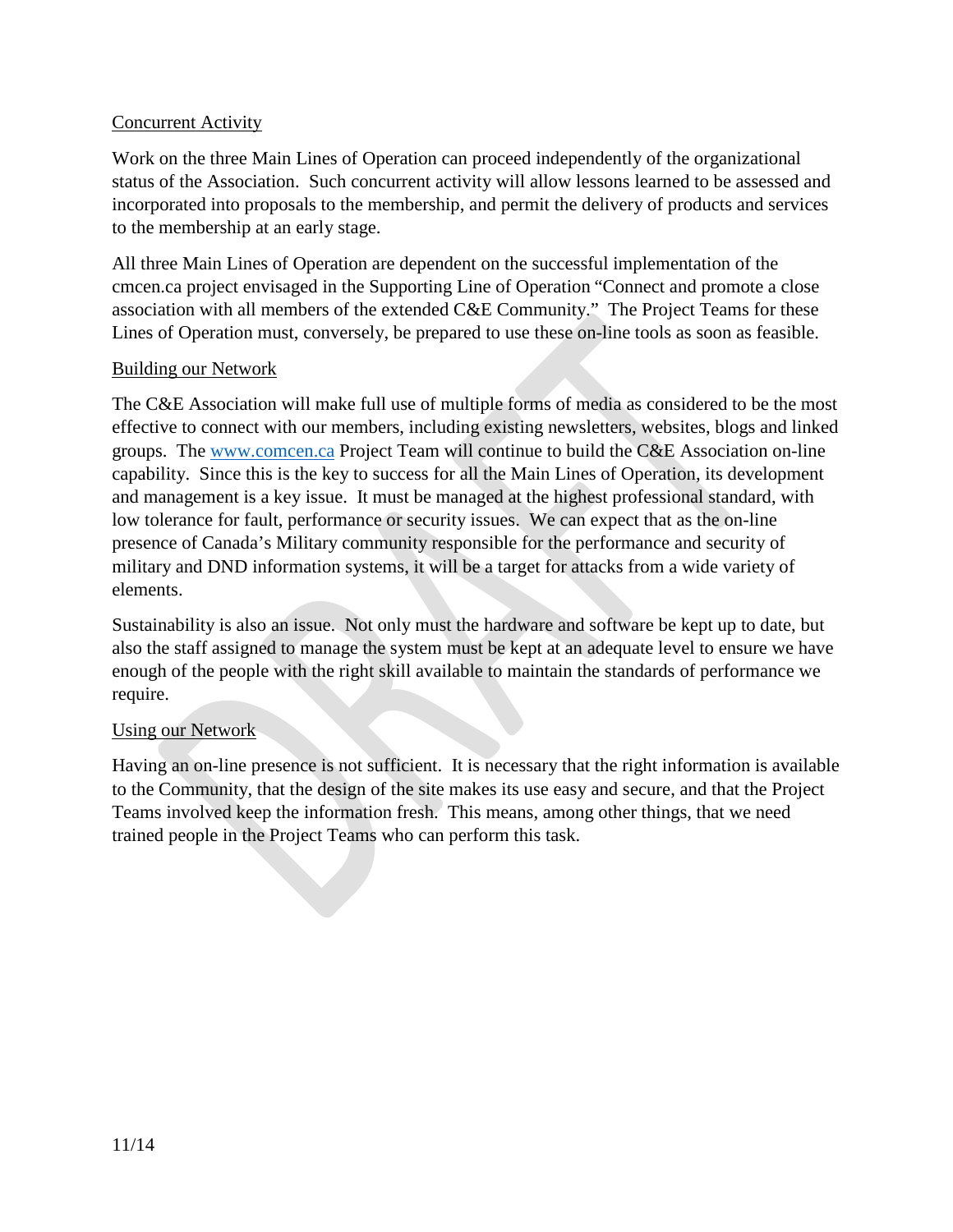# **THE MEANS**

#### FINDING THE RESOURCES WE NEED

Without the means to achieve results, what would otherwise be a workable strategy becomes nothing more than a statement of ambition. The Association Board of Directors, with the support of the Senate/Advisory Council is responsible to identify the resources, both funds and people, to ensure that approved programs have a reasonable chance at success. The possibility that the resources will not be found at the right level at the right time is the major risk in this strategy.

The Military C&E Museum, the Military C&E Museum Foundation, and the C&E Branch Fund are organizations within our C&E community with shared objectives to those of the renewed C&E Association and are ultimately accountable and responsive to the members of the C&E community at large and the serving leadership of the C&E Branch. The Branch Fund is part of the Foundation. The Military C&E Museum Foundation (which may be a misnomer) is currently the only fundraising 'arm' for the C&E community and should remain so. The Foundation has a dual mission *to preserve, educate and celebrate the Heritage of the C&E Community* (Line of Operation above). In addition, the Foundation purpose includes ….to receive and maintain a fund or funds ….*to promote the efficiency of the Canadian Armed Forces for the benefit of the public by supporting activities and programs associated with furthering the morale, esprit de corps, and welfare of the personnel of the C&E Branch including retired members* (see Line of Operation above ). Clearly there is congruence between the Purpose of the Foundation and the Mission of the renewed C&E Association.

Therefore, there should be neither plan nor requirement to create a new Foundation for the renewed C&E Association. It is proposed that we will evolve to bring these C&E organizations together within an agreed Association structure to meet the collective needs of our C&E community. An early action in implementation of the renewed C&E Association will be to develop a "Financial Strategy and Business Plan" for the program services that encompass the Lines of Operations. For those services that that satisfy the appropriate charitable criteria, the Business Plan will be designed for funding support from the C&E community at large through the Foundation. A formal written arrangement (MOU) between the two organizations outlining the procedures for this type of funding is a key initial step towards success.

In addition it is noted that:

- Fundraising is a responsibility of the C&E community within the structure of the Foundation.
- During the initial phase of implementation of the renewed C&E Association any actual payment and accountability for Association programs funded by the Foundation would be IAW current Foundation and NFP procedures.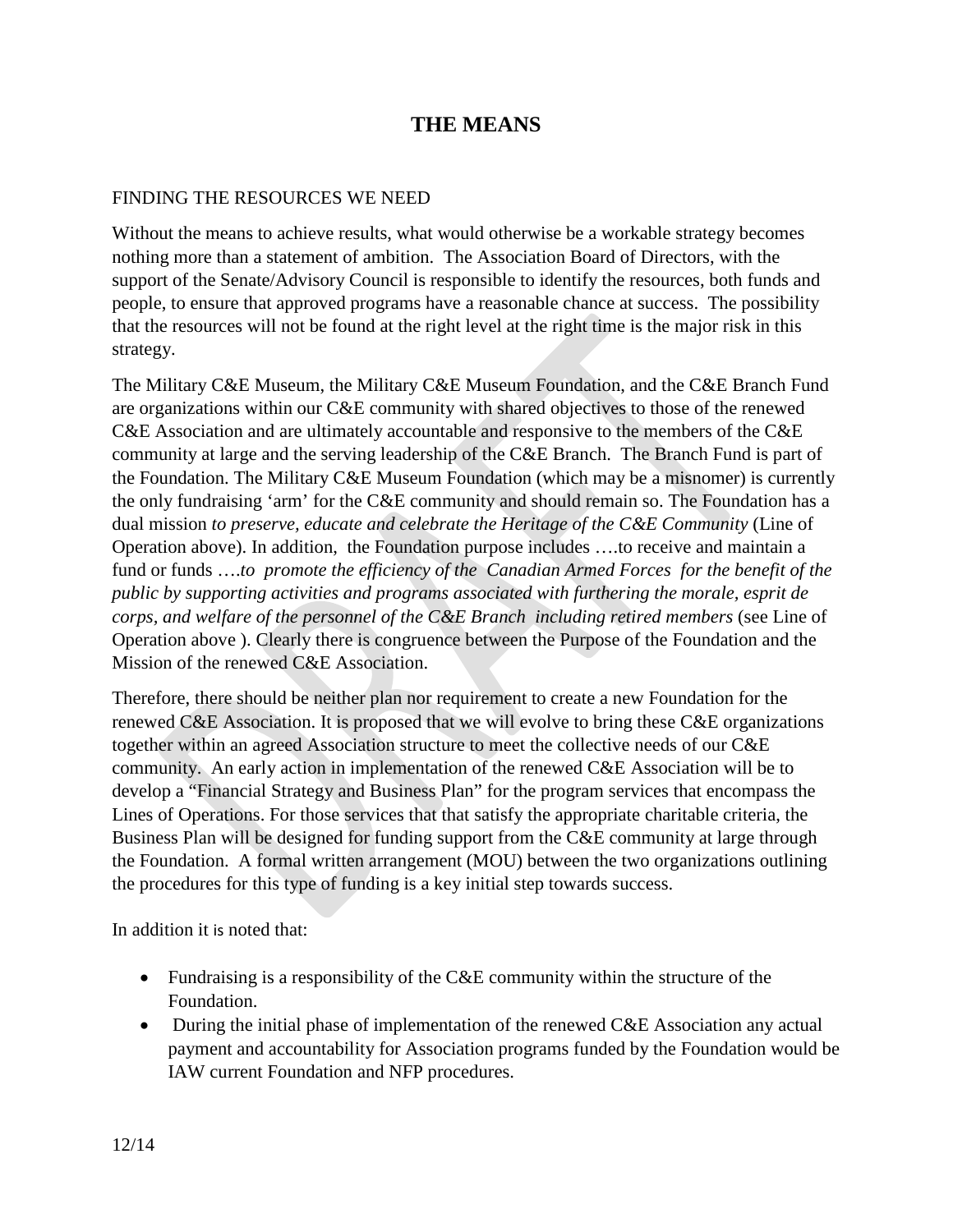• As the renewed C&E Association matures and demonstrates sustainment in Full Operational Capability (FOC), the relationship with the various C&E organizations will evolve. As part of this evolution, if there are resource (financial) requirements that cannot be met by the Foundation or the Branch Office then organizational re-structure will be considered; however there are no proposals to re-structure the current Foundation or other C&E organizations during the this initial phase of renewal of the C&E Association, since premature organizational change to these organizations cannot risk sustainment of the Museum itself nor jeopardize the Branch Fund

It is likely that the C&E Association will have a requirement for some funding for support to areas that may not fall within the guidelines of a Foundation with charitable status approved by Industry Canada. As a fundamental organizing principle, such requests for financial support (e.g. through contributions from our C&E community or sponsors) will be coordinated with the fundraising efforts of the Foundation.

## THE PEOPLE

As we noted at the introduction, the C&E community is diverse and spread across Canada. The concept of forming a network of networks is to reach those members of the Community who would be willing and able to volunteer their time and effort to the various programs and projects approved by the Association. The use of [www.cmcen.ca](http://www.cmcen.ca/) or other tools is designed to allow interested members of the C&E community from across Canada to be engaged.

By using the network, we intend to find the right people to do the work of the community. We understand that the diversity of our membership means that the interests and circumstances of our membership are varied; we will not be able to convince everyone to join in on our projects. We will also need to develop volunteers to meet the need, so recruiting and training will continue to be an element of Project Team planning. Moreover, we need to remember to thank those whose contributions enabled us to have success.

## THE FUNDS

Financial management is a continuous task for any organization, but particularly so for one that seeks to use other peoples' money. Members of the Association and those who contribute, be they individuals, private sector organizations or our own Foundation, have a right to know how that money was used, and what were the results of the effort. The Board of Directors is responsible to ensure that this type of transparency in financial management and reporting is in place.